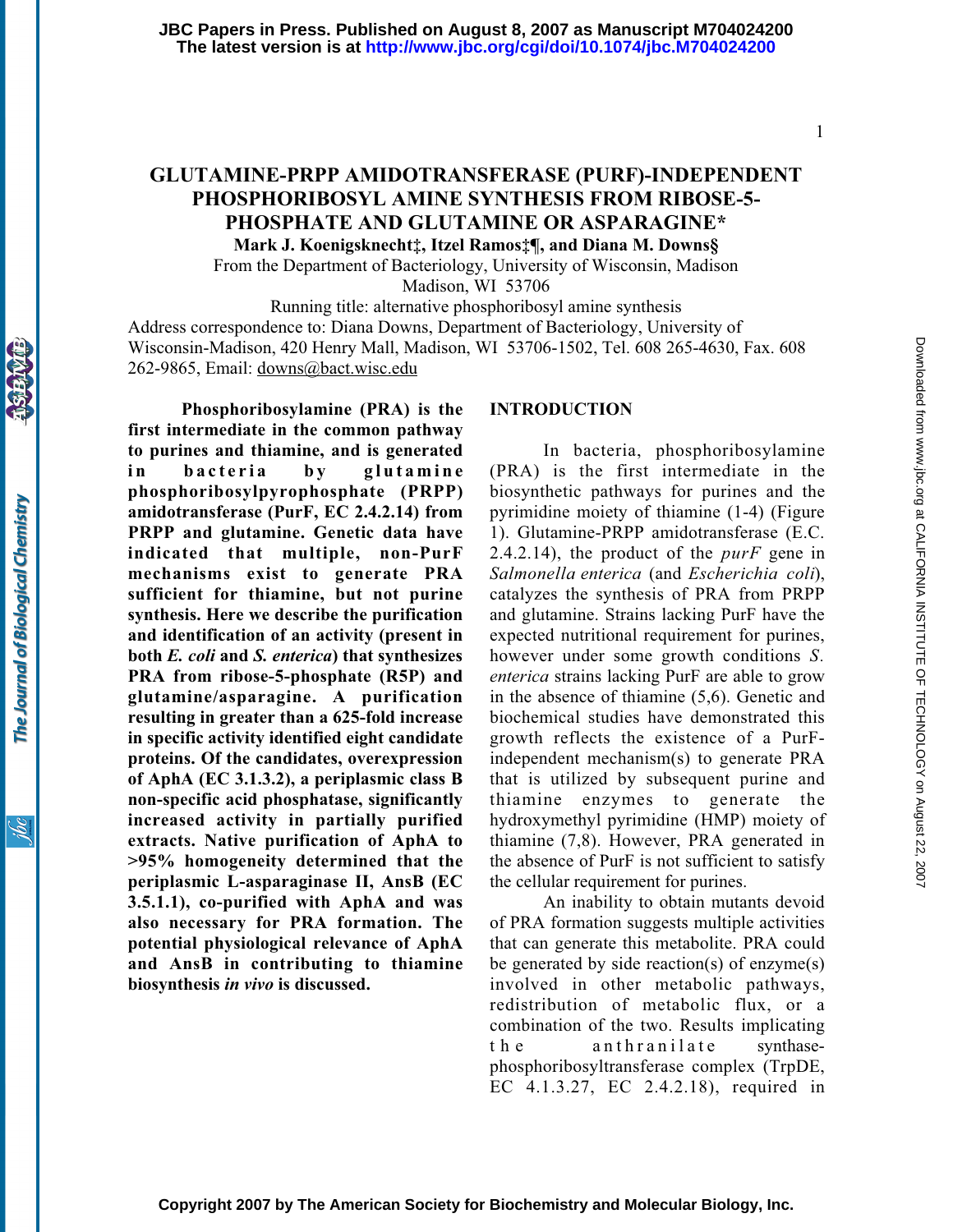tryptophan biosynthesis, in synthesis of PRA (9,10) are consistent with this scenario. Genetic studies have shown that a functional oxidative pentose phosphate (OPP) pathway is required for at least one route of PRA biosynthesis independent of PurF and distinct from the Trp enzymes (6,9,11). Nutritional studies were consistent with a role of the OPP pathway in contributing ribose-5-phosphate (R5P) for PRA synthesis (Figure 1) (6,11,12).

The study described here was initiated to test the hypothesis that a PRA-forming activity utilizing R5P as a substrate is present in bacterial cells. Here we describe the identification and purification of a PRAforming activity present in E. coli and S. enterica which converts R5P and asparagine or glutamine to PRA. Purification of this activity from crude extract determined it required two proteins encoded by *aphA* and ansB.

#### EXPERIMENTAL PROCEDURES

Medium and chemicals. Culture media supplies were obtained from Difco (Sparks, MD). Glutamine, asparagine, glycine, ribose-5-phosphate, PRPP, magnesium acetate, ammonium chloride, ATP, EDTA, βmercaptoethanol, phenylmethanesulfonyl fluoride (PMSF), protamine sulfate, DNase I (EC 3.1.21.1), and lysozyme (EC 3.2.1.17) were obtained from Sigma-Aldrich (St, Louis, MO). KCl, sucrose, MgCl<sub>2</sub>, Tris base, methanol, and pyridine were from Fisher Scientific (Pittsburgh, PA).  $K_2HPO_4$ ,  $KH_2PO_4$ , and ammonium sulfate were obtained from Mallinckrodt Baker (Phillipsburg, NJ). [1-  $^{14}$ C]-glycine was from New England Nuclear (Boston, MA). DEAE Sepharose Fast Flow and all chromatography resin were obtained from Amersham Pharmacia Biotech (Piscataway, NJ). Cellulose PEI plates were from Selecto Scientific (Suwanee, GA). Ultrafiltration YM membranes were from

Amicon (Beverly, MA). All restriction enzymes used were from Promega (Madison, WI). AnsB (EC 3.5.1.1) from E. coli (catalog number A4887) was obtained from Sigma-Aldrich (St, Louis, MO).

## Strains, cell growth, extract preparation.

Strain DM1293 (E. coli,  $purF::Tn10$ ) was grown in Luria-Bertani (LB) broth in a 16 L batch fermentor. Strain DM1936 (S. enterica, purF2085) was grown in Nutrient Broth (NB) in a 16 L batch fermentor. The medium was inoculated with one liter of an overnight culture and incubated at 37°C with aeration during 12 h. Cells  $(\sim 88 \text{ g})$  were harvested by centrifugation at  $4^{\circ}$ C, washed twice with buffer A (0.05 M potassium phosphate buffer  $pH$  7.5 containing 5 mM  $\beta$ -mercaptoethanol and 1 mM PMSF), and resuspended in 200 mL of the same buffer. The cells were disrupted using a French pressure cell at  $10<sup>4</sup>$ kPa. Clarified cell-free extract was obtained by centrifugation at 23,700 X g during 45 min at 4°C. When grown on a smaller scale, media was inoculated with a NB overnight culture and incubated at  $37^{\circ}$ C with agitation until full cell density was achieved. Cell-free extracts were then generated as described above.

Assay for PRA-formation. A PRA-forming activity assay described for glutamine-PRPP amidotransferase (4,13) was modified to optimize sensitivity. PRA synthesis was assayed in 50 mM potassium phosphate buffer pH 8.0 in the presence of 6 mM magnesium acetate, 2.5 mM ATP, 2 mM  $^{14}$ C-glycine (26) nCi), a pool of amino acids containing equal concentrations (6 mM) of glutamine, asparagine, and 2 μg of GAR synthetase. Reactions were started by the addition of R5P (13 mM final concentration), and incubated at 37°C for 4 h. Radio-labeled GAR and glycine were separated by thin-layer chromatography  $(TLC)$  on PEI-cellulose using methanol:pyridine:water system (20:1:5). The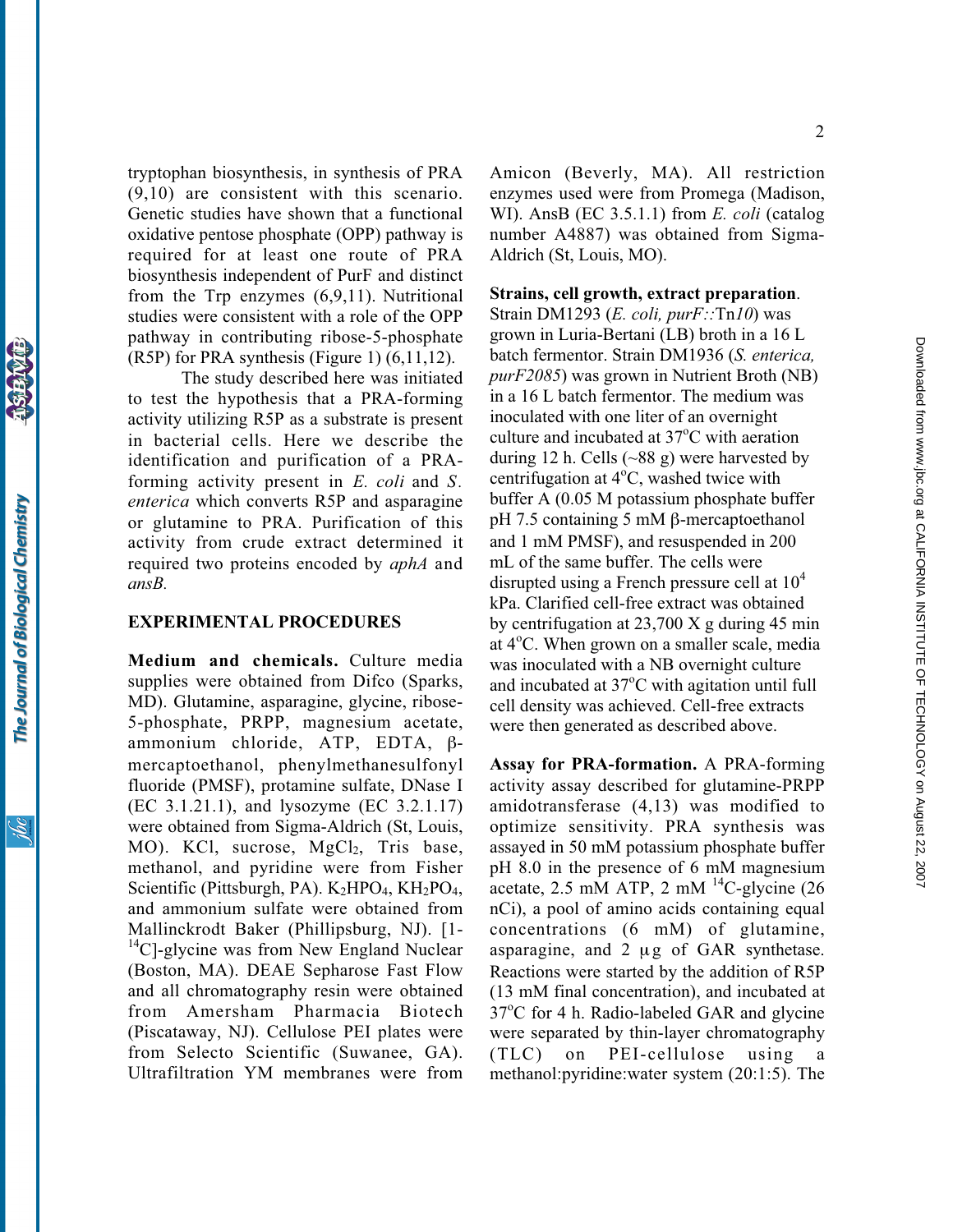position of radioactive spots was detected using a Cyclone Storage Phosphor System (Packard Instrument Company), and their identity was confirmed with standards.

Protein purification. Glycinamide ribonucleotide (GAR) synthetase (PurD). GAR synthetase was purified to 95% homogeneity from E. coli strain, DM1295 (purF::Tn10d/pJS187). Plasmid pJS187 provides for the over-expression of GAR synthetase (14). PurD protein was purified as described using ammonium sulfate fractionation, ion exchange chromatography (DEAE resin), and size exclusion chromatography (14). The activity of the purified protein was assayed by monitoring  $^{14}$ C-GAR production from  $^{14}$ C-glycine and chemically synthesized PRA (4,13,15). Alternatively, PurD was purified by affinity chromatography using the IMPACT CN Kit (New England Biolabs, Ipswich, MA). A Cterminal intein tag was created by amplifying the open reading frame of  $purD$  from  $S$ . enterica LT2 chromosomal DNA by PCR using Platinum Pfx DNA polymerase (Invitrogen, Carlsbad, CA). This construct was cloned into the *NdeI* and *SmaI* site of the plasmid pTYB2. Over-expression and purification of the protein were performed as recommended by the manufacturer and resulted in a native protein containing a single additional glycine at the N-terminal end. Preparations of PurD purified by either method were used interchangeably with no affect on ability to detect PRA forming activity.

The Journal of Biological Chemistry

PRA-forming activity. Nucleic acids were precipitated by addition of protamine sulfate to the clarified cell-free extract at a final concentration of 0.1% with constant stirring over 10 min. The solution was then stirred for 30 additional min and centrifuged at 23,700 X g during 20 min. A two-step salt precipitation was performed. The clarified cell-free extract was brought to 35% saturation by the addition of solid ammonium sulfate with constant stirring during 30 min. The solution was then stirred for 30 additional min and centrifuged at 23,700 X  $\varrho$  for 30 min. The same procedure was used in a second precipitation step performed at 70% saturation. The supernatant at 70% saturation was discarded and the precipitate was resuspended in buffer A (0.05 M potassium phosphate buffer pH 7.5 containing 5 mM  $\beta$ -mercaptoethanol and 1 mM PMSF) and dialyzed against the same buffer. The dialyzed fraction was applied at a flow rate of 2 mL/min to a DEAE ion exchange column (200 mL column volume) equilibrated with buffer A. The column was washed with two column volumes (CV) of buffer A and all PRA-forming activity was found to be in the flow-through and wash fractions. These fractions were pooled and concentrated using a 30 kDa cut-off Amicon ultrafiltration membrane. The concentrated fraction was applied at a flow rate of 0.5 mL/min to a HiLoad Superdex 75 size exclusion column (24 m CV) equilibrated with buffer A containing 100 mM KCl; 1-mL fractions were collected and assayed for PRAforming activity. The active fractions were applied at a flow rate of 2 mL/min to a MonoQ (strong ion exchange) column (8 mL CV) equilibrated with buffer A. After a two CV wash with buffer A, a linear gradient from 0 to 1 M KCl was used to elute the proteins bound to the column; 1mL fractions were collected throughout the wash and elution. After dialyzing against buffer A, the fractions were tested for PRA-forming activity and stored at  $4^{\circ}$ C.

An alternative step was used interchangeably with the DEAE column chromatographic step. In this alternative, 100 cubic centimeters of unpacked DEAE resin equilibrated with buffer A was mixed with the dialyzed fractions and the suspension was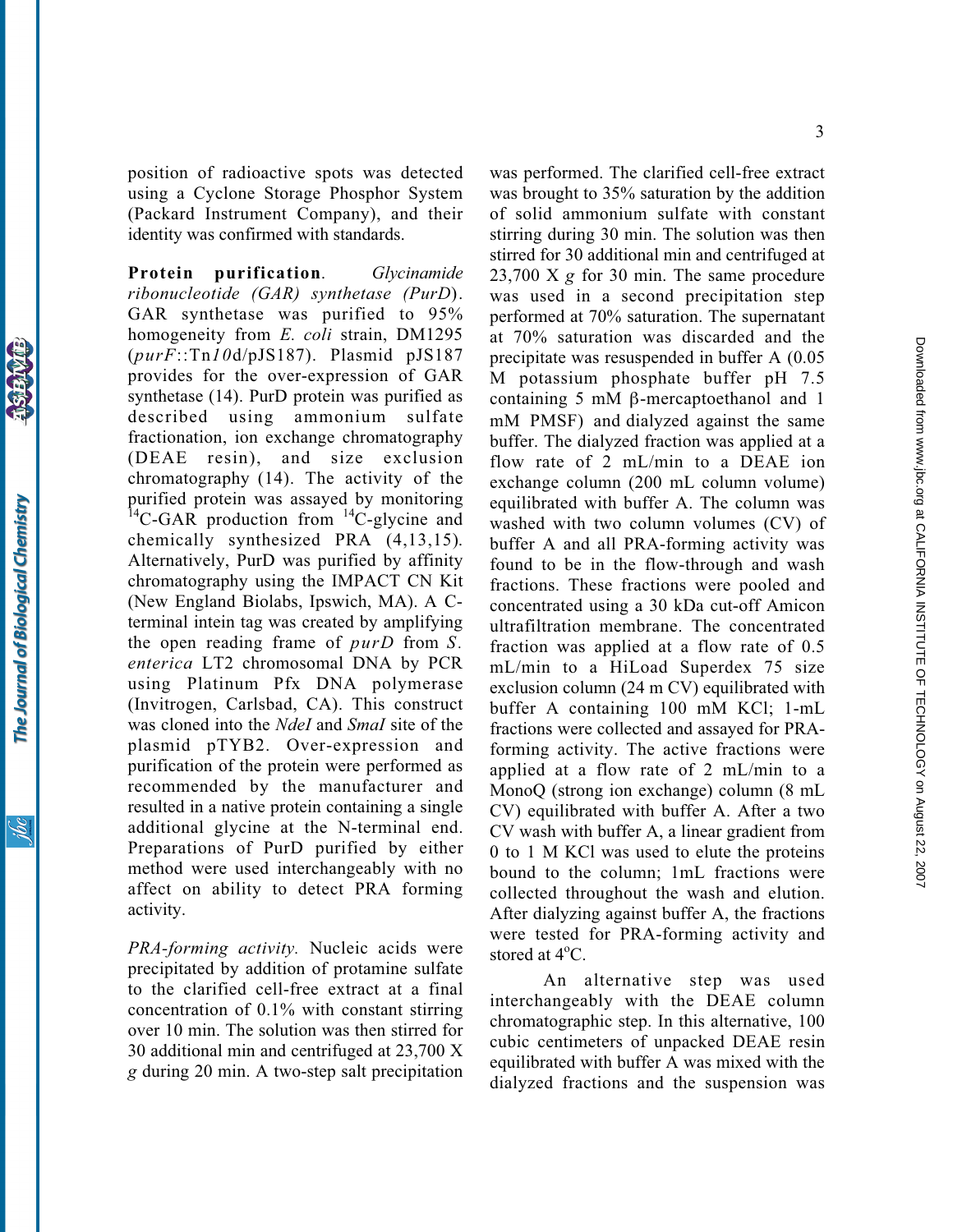placed on ice for 10 min. Trial experiments determined that this batch elution protocol resulted in purification of the PRA-forming activity with the same efficiency as collecting the flow-through from standard column chromatography. The supernatant was removed by filtration. The resin was washed with an additional 200 mL of buffer A, which was then pooled with the 200 mL supernatant and concentrated using a using a 30 kDa cutoff Amicon ultrafiltration membrane and applied to a Superdex 75 size exclusion column (see above).

 $AphA$ . Strain DM10089 (purF2085)  $ansBl$ ::Kan pSU-aphA) was grown in NB with chloramphenicol (20  $\mu$ g/mL) in a 16 L batch fermentor and the cells were collected by centrifugation. Proteins from the periplasmic space were isolated using a modified spheroplasting technique (16). The resulting protein preparation was subjected to the purification scheme described for the PRA-forming activity. SDS-PAGE protein bands were visualized by staining with a Silver Stain Plus kit from Bio-Rad (Hercules, CA) and the protein prep was determined to be >95% pure after passage through a Superdex 75 size exclusion column (data not shown). The protein prep was then stored at 4°C for two months or frozen and stored at - 80°C for future use.

## Protein quantification and manipulation.

Protein was quantified by the method of Bradford (17) or by using a BCA Protein Assay Kit (Pierce). Ultrapure bovine serum albumin was used to generate a standard curve. After SDS-polyacrylamide gel electrophoresis (SDS-PAGE) protein bands were visualized by staining with either (a) 40:55:5:0.05 ethanol:water:acetic acid:Coomassie G-250 and distained in 40:55:5 ethanol:water:acetic acid; or (b) silver

using a Silver Stain Plus kit from Bio-Rad (Hercules, CA).

Analysis of candidate genes. Candidate genes were amplified from S. enterica LT2 chromosomal DNA by PCR using Platinum Pfx DNA polymerase (Invitrogen, Carlsbad, CA) with the primers shown in Table I. The resulting PCR products were purified and cloned into the multi cloning site of pSU19 (18). Plasmids were electroporated into E. coli strain  $DH5\alpha$  and screened for vectors containing inserts. Constructs containing the cloned genes under the control of the lac promoter were confirmed by sequence analysis and introduced into S. enterica strain DM1936

Candidate proteins were partially purified from cell-free extracts of strains overexpressing them. Cells  $(\sim 3 \text{ g})$  were resuspended in buffer A (6 mL) with 2mg/mL lysozyme and 1mg/mL DNase prior to disruption with a French pressure cell at  $10<sup>4</sup>$ kPa. Clarified cell-free extract was obtained by centrifugation at 39,000 X g during 30 min at 4°C. The clarified cell-free extract was at 65°C for 5 min, centrifuged at 39,000 X g for 45 min at 4°C, and run by gravity feed over two DEAE columns (6 mL CV) equilibrated with buffer A running in tandem at  $4^{\circ}$ C. A 6 mL wash was combined with the flow-through fraction and concentrated with a 30 kDa cutoff Amicon ultrafiltration membrane.

#### RESULTS

Optimization of in vitro assay for PRA formation. Past protocols for PRA-formation have utilized a coupled reaction with glycinamide ribotide synthetase (PurD) in which the substrate  $(^{14}C$ -glycine) is separated from the product  $(^{14}C\text{-}GAR)$  by ion exchange chromatography, based on the charge conferred by the phosphate group in GAR (4). Use of this assay in crude cell-free extracts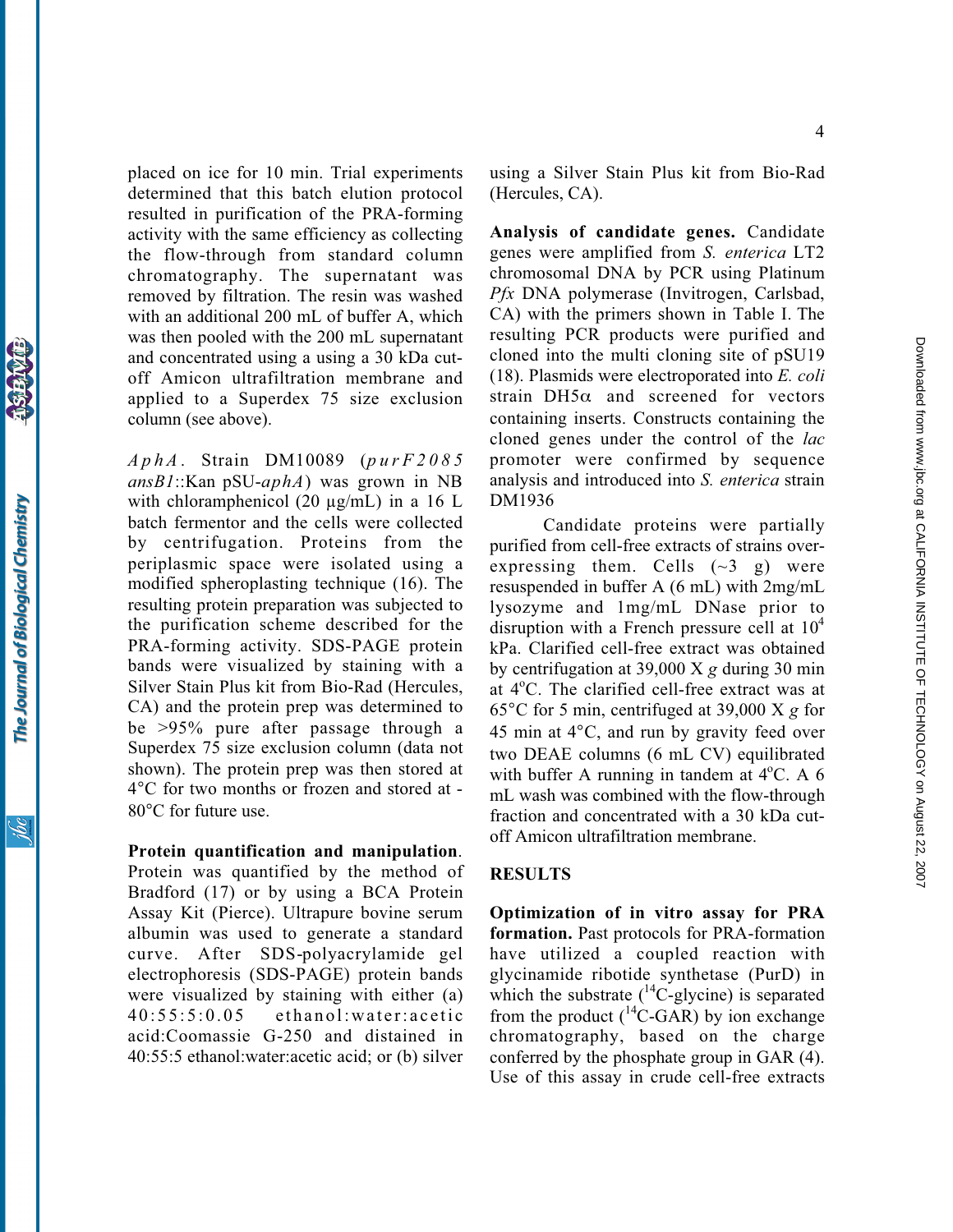The Journal of Biological Chemistry

was hampered by non-specific phosphatases that partially converted GAR to GARs and thus decreased the sensitivity of the assay. Because the activity of interest was expected to be weak, a TLC system using a mobile phase of methanol/pyridine/water (20:1:5) on PEI- cellulose plates was used to separate unincorporated  ${}^{14}C$ -glycine from the  ${}^{14}C$ - $GAR/{}^{14}C-GARs.$ 

Initial screens for PRA-forming activity were preformed in S. enterica and E. coli cell-free extracts lacking glutamine-PRPP amidotransferase. Either PRPP or R5P was provided as the carbon backbone donor and a pool of amino acids containing glutamine, asparagine, alanine, and valine (each at 6 mM) as the potential source of the amino group. Subsequent experiments determined that glutamine and asparagine were equally proficient as amino donors, and no other amino acid allowed PRA formation. Control experiments determined PRA was formed in the absence of extract (data not shown) if R5P was provided to the Tris-HCl buffer used in previous work (pH 8.0, 100 mM) (4). Since PRA can be chemically synthesized from R5P and ammonia this non-enzymatic formation was attributed to small amounts of ammonia in the buffer (15,19). Additional buffers (HEPES-NaOH, Clark and Lubs  $KH_2PO_4$ -NaOH; pH. 8, 50 mM) were discarded for a similar reason, or because the (PurD) activity was negatively affected. Potassium phosphate buffer (pH 8.0) was found to produce negligible background PRA formation and was used in subsequent experiments.

Initial characterization of a PRA-forming activity in cell-free extracts lacking PurF. Dialyzed cell-free extracts from S. enterica and E. coli. strains lacking glutamine-PRPP amidotransferase failed to support synthesis of PRA from either R5P or PRPP, glutamine and asparagine. It was subsequently found that synthesis of PRA from R5P, glutamine and

asparagine was detectable after the cell-free extract had interacted with an anion exchange resin (DEAE, pH 7.5) and/or subjected to 65°C for 5 min. Detection of this activity is shown in Figure 2. Data in Figure 2A show that in the presence of fractionated extract, formation of GAR was detectable when R5P (lane 2), but not PRPP (data not shown) was provided with amino acids. The PRA-forming activity was decreased when heated at  $98^{\circ}$ C for 5 min (lane 3), and retained after dialysis (lane 4). Further, the activity was unaffected by treatment with either RNase or DNase (data not shown). Accumulation of GAR was proportional to the time of assay incubation up to 4 hr, as shown by data from a representative experiment in Figure 2B. Data in Figure 2C show that GAR synthesis was proportional to protein up to 15 μg, after which a plateau was reached. The data in Figures 2B and 2C are from a representative experiment and GAR concentration was determined from a linear curve of radio-labeled glycine generated under visualization conditions.

Inability to detect PRA-forming activity in crude cell-free extracts prior to fractionation suggested the presence of an inhibitory compound. Subsequent experiments determined the target of inhibition was the PurD reaction, and it was not further characterized.

Purification of PRA-forming activity. PRAforming activity was followed during fractionation of an E. coli strain lacking glutamine-PRPP amidotransferase (DM1293 (E. coli  $purF77::Tn10d$ )). A purification protocol was implemented and is summarized in Table II. A typical purification used 250 mL of cell-free extract (8 mg/mL) fractionated by precipitation with ammonium sulfate as described in Experimental Procedures. The proteins precipitated at 70% saturation were resuspended in buffer A and dialyzed against the same buffer. Ion exchange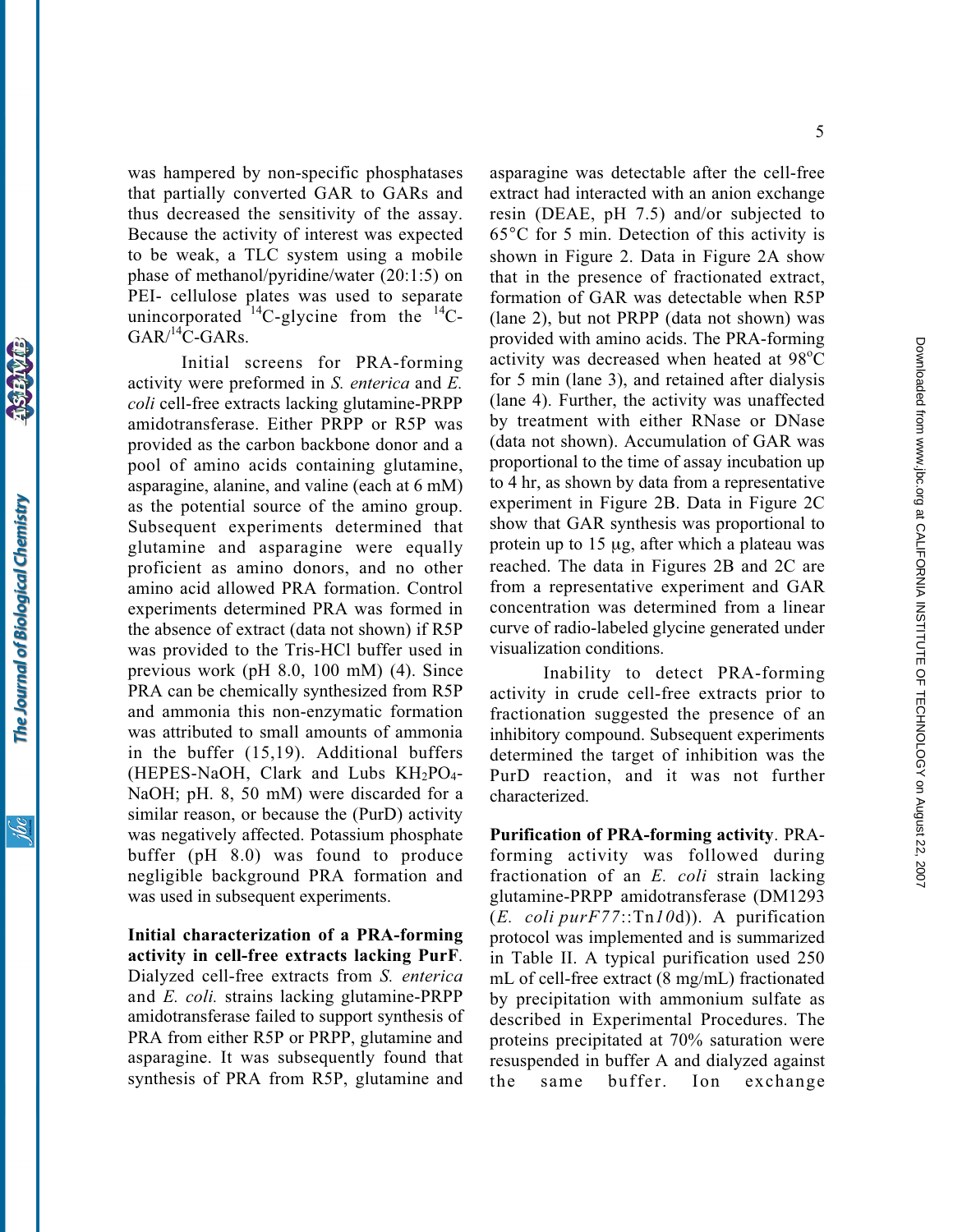chromatography was performed on the dialyzed fractions (200 mL). PRA-forming activity was detectable at this stage in the flow-through fraction and this activity was set to be 100% for subsequent yield determination.

After interaction with the DEAE resin, the PRA-forming activity was further purified and concentrated by passage through a 30 kDa cut-off Amicon ultrafiltration membrane, followed by size exclusion chromatography and ion exchange chromatography as described in Experimental Procedures. Data in Table II indicates a 625-fold final purification was achieved.

Proteins in the active fractions from the purification were visualized after separation on SDS-polyacrylamide gel. The fraction from the Mono Q column contained multiple protein bands (data not shown). Final active fractions from three independent purifications, and an inactive fraction from the final column were sent to Midwest Bio Services (Overland Park, KS) for in-gel extraction and mass spectrometry analysis. Table III summarizes the proteins identified in all active fractions, and not present in the inactive fraction.

Partially purified AphA has PRA forming activity. Genes encoding each of the eight proteins described in Table III were amplified from S. enterica and cloned into a pSU19 multi-copy plasmid. The resulting constructs were introduced into the S. enterica strain DM1936 (purF2085). Cell free extracts from the resulting strains were subjected to partial purification and assayed for PRA-forming activity. Of the eight strains, two had more PRA synthesis than the parental strain (Figure 3). The strain over-expressing AphA (lane 1), and the strain over-expressing AnsB (lane 2) were found to have increased PRA formation relative to the control strain DM1936 (lane 4). Purified AnsB was purchased (Sigma Chem.

Co.) and tested for its ability to make PRA. While AnsB allowed PRA formation (lane3) two points were noted. First, 10μg of AnsB allowed less PRA formation than crude extract of the AphA overproducing strain. Second, as an asparaginase, AnsB produces  $NH<sub>3</sub>$  and thus PRA formation is expected to be at least partially due to the non-enzymatic combination of ammonia and R5P (15).

AphA and AnsB are required for PRA forming activity. AphA was purified from strain DM9518 (purF2085 pSU-aphA) to >95% homogenicity and tested for PRAforming activity. Ten micrograms of this protein preparation generated more PRA than the partially purified extract from DM9518 (data not shown), although there was a noticeable contaminating protein band of approximately the size of the AnsB protein (~35KD). To address the possible contribution of AnsB to the detected PRA-forming activity, a strain lacking AnsB and PurF activities was generated. Plasmid pSU-aphA was moved into this strain to create DM10089 (purF2085  $ansB1::Kan pSU-aphA$ ). AphA was then purified after over-expression in the  $ansB$ mutant background, and found to have no PRA-forming activity. Additional protein preparations confirmed that AphA is not sufficient to catalyze PRA formation.

Data in Figure 4 showed that while neither 10µg of AphA (lane 1) or AnsB (lane 2) allowed significant PRA formation, a mixture of the two proteins did. In the presence of less than molar amounts of AnsB, AphA was able to generate significant amounts of PRA. From these data it was concluded that the PRA-forming activity purified from crude extracts was due to a complex involving the periplasmic proteins AphA and AnsB.

Physiological role of AphA and AnsB in thiamine biosynthesis. Results described here

The Journal of Biological Chemistry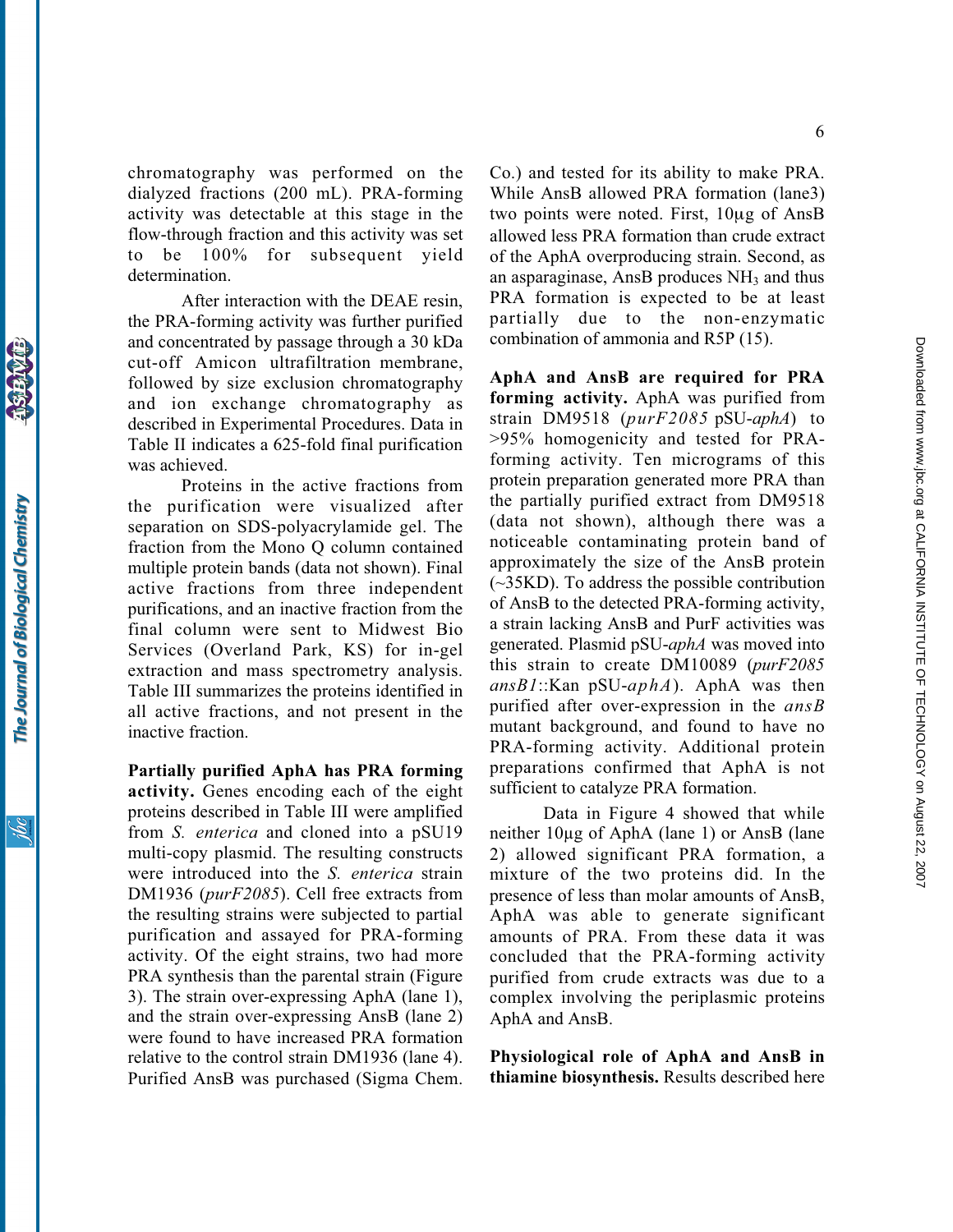to produce PRA in vitro. Strain DM10259  $(purF2085$  ansB1::Kan aphA15::Cm) was constructed and analyzed for growth under various conditions known to allow PurFindependent PRA formation. In all growth conditions tested, the strain lacking  $ansB$  and aphA grew as well as the parental  $p \mu rF$ mutant, indicating this PRA-forming activity was not essential for growth. When *aphA* or ansB was placed in multi-copy, neither allowed a  $purF$  mutant strain to grow in the absence of thiamine under non-permissive conditions (data not shown).

#### DISCUSSION

This study describes the identification and purification of a cellular activity from both *E. coli* and *S. enterica* that synthesizes phosphoribosyl amine (PRA). Data herein showed that AphA, a periplasmic class B nonspecific acid phosphatase/phosphotransferase (EC 3.1.3.2), in combination with submolar ratios of the periplasmic L-asparaginase II, AnsB (EC 3.5.1.1), can produce PRA from R5P and either asparagine or glutamine in vitro. Titration experiments determined that (at pH 7.5) optimal PRA-formation occurred when AphA and AnsB were provided at a 13:1 molar ratio. We suggest that AphA binds R5P and catalyzes the formation of PRA when presented with the ammonia released by hydrolysis of asparagine or glutamine by AnsB.

showed that AphA and AnsB have the ability

Based on the enzymes involved, a scenario in which either one could produce PRA is feasible. Although AphA has been characterized primarily for its ability to dephosphorylate mononucleotides and various other phosphomonoesters, the enzyme has been shown to catalyze dephosphorylation of R5P. This finding indicates that the enzyme can bind R5P, though it is acted on with a relatively low catalytic efficiency  $(K_{cat}/K_M)$  of 5.0 x  $10^3$  M<sup>-1</sup>x s<sup>-1</sup> pH 6) (20). At physiological

pH the protein exhibits sub-optimal activity, potentially decreasing this catalytic efficiency further, raising the possibility that R5P could bind in the active site without dephosphorylation occurring. In this scenario, AphA could serve to concentrate R5P, allowing PRA formation to occur when ammonia is present. Since AnsB hydrolyzes both asparagine and glutamine optimally at pH 7.5 (21), a simple scenario suggests that AnsB produces ammonia that allows nonenzymatic formation of PRA in the presence of R5P (15).

Although more complex scenarios for the generation of PRA by the individual enzymes could be imagined, several observations suggested AphA and AnsB together were responsible for the PRA production detected herein. First, AphA and AnsB co-purified through several chromatographic steps, consistent with at least a loose association of the two proteins. The fact that both enzymes are located in the periplasm is consistent with this interpretation. Secondly, the amount of PRA formed with the addition of both proteins was noticeably more than that generated by AphA, even with excess ammonia. We suggest a model in which PRA is formed in the active site of AphA. By this scenario R5P would occasionally bind the AphA enzyme, blocking the active site due to the poor catalytic activity of the enzyme with this substrate. This association would remain until the glutaminase/asparaginase releases ammonia in close proximity, perhaps allowing the interaction of R5P and ammonia resulting in PRA formation. The inability of PRPP to allow PRA formation could be due to the binding specificity of AphA. Alternatively, the inability of PRPP to participate in the reaction could support the non-enzymatic mechanism proposed. If PRA is easily released from the enzyme, this could benefit the organism by restoring the availability of

The Journal of Biological Chemistry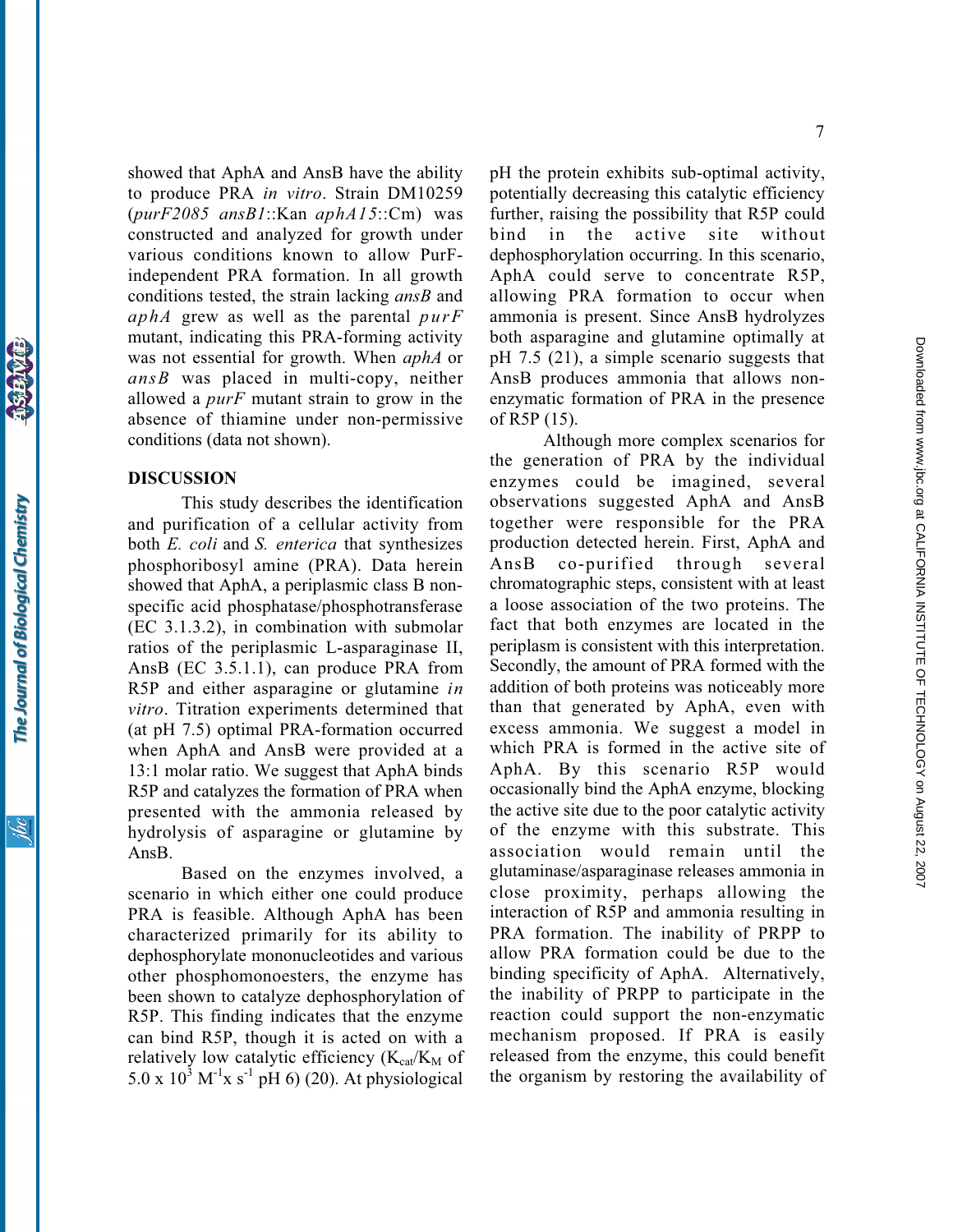the active site for mononucleotide dephosphorylation. Testing this model will require additional kinetic analyses in vitro.

While AphA/AnsB could synthesize PRA *in vitro*, a condition where these proteins were essential for thiamine biosynthesis in vivo was not identified. Localization studies showed that AphA is present in the cytoplasm in addition to its predominant location in the periplasm (22), thus is it rational to suggest some PRA is generated by the mechanism described herein. Previous work in our lab has emphasized the multiple inputs to PRA formation (9,10,23). In all cases separate from that described here, these inputs have been identified using sensitive in vivo genetic analyses. The work described here emphasizes that the cell has additional capacity to generate metabolites that may not be apparent by only addressing activities essential for growth. Further, there is not a good way of determining that the appropriate condition to detect essentiality has been tested.

The robustness of cellular metabolism predicts that multiple inputs to many (if not all) metabolites will exist. Such overlap can be considered to occur by evolutionary pressure, or simply be the natural result of biochemical reactions that involve compounds of similar structure. Regardless of the evolutionary questions, from the perspective of understanding the metabolic network in the cell it is important to define not only reactions that are easily recognized as essential for growth, but the potential for robustness provided by minor reactions. Based on the work herein, AphA is component of the cell that can be probed with in vitro biochemical approaches to generate a better understanding of metabolic robustness with respect to PRA formation.

# **REFERENCES**

- 1. Newell, P. C., and Tucker, R. G. (1968) Biochem. J. 106(1), 271-277
- 2. Newell, P. C., and Tucker, R. G. (1968) Biochem. J. 106(1), 279-287
- 3. Estramareix, B., and Therisod, M. (1984) J. Am. Chem. Soc. 106, 3857-3860
- 4. Schendel, F. J., Cheng, Y. S., Otvos, J. D., Wehrli, S., and Stubbe, J. (1988) Biochemistry 27(7), 2614-2623
- 5. Downs, D. M., and Roth, J. R. (1991) J. Bacteriol. 173(20), 6597-6604
- 6. Petersen, L., Enos-Berlage, J., and Downs, D. M. (1996) Genetics 143, 37-44
- 7. Enos-Berlage, J. L., and Downs, D. M. (1999) J. Bacteriol. 181(3), 841-848
- 8. Zilles, J. L., and Downs, D. M. (1996) Genetics 144(3), 883-892
- 9. Ramos, I., and Downs, D. M. (2003) J. Bacteriol. 185(17), 5125-5132
- 10. Browne, B. A., Ramos, A.I., and Downs, D. M. (2006) J. Bacteriol. 188, 6786-6792
- 11. Enos-Berlage, J. L., and Downs, D. M. (1996) J. Bacteriol. 178(5), 1476-1479
- 12. Enos-Berlage, J. L., Langendorf, M. J., and Downs, D. M. (1998) J. Bacteriol. 180(24), 6519-6528
- 13. LeGal, M.L., LeGal, Y., Roche, J., and Hedegaard, J. (1967) Biochem. Biophys. Res. Commun. 27(6), 618-624
- 14. Cheng, Y. S., Shen, Y., Rudolph, J., Stern, M., Stubbe, J., Flannigan, K. A., and Smith, J. M. (1990) Biochemistry 29(1), 218-227
- 15. Nierlich, D. P., and Magasanik, B. (1965) J. Biol. Chem. 240, 366-374
- 16. Thaller, M. C., Schippa, S., Bonci, A., Cresti, S., and Rossolini, G. M. (1997) FEMS Microbiol. Lett. 146(2), 191-198
- 17. Bradford, M. M. (1976) Anal. Biochem. 72, 248-254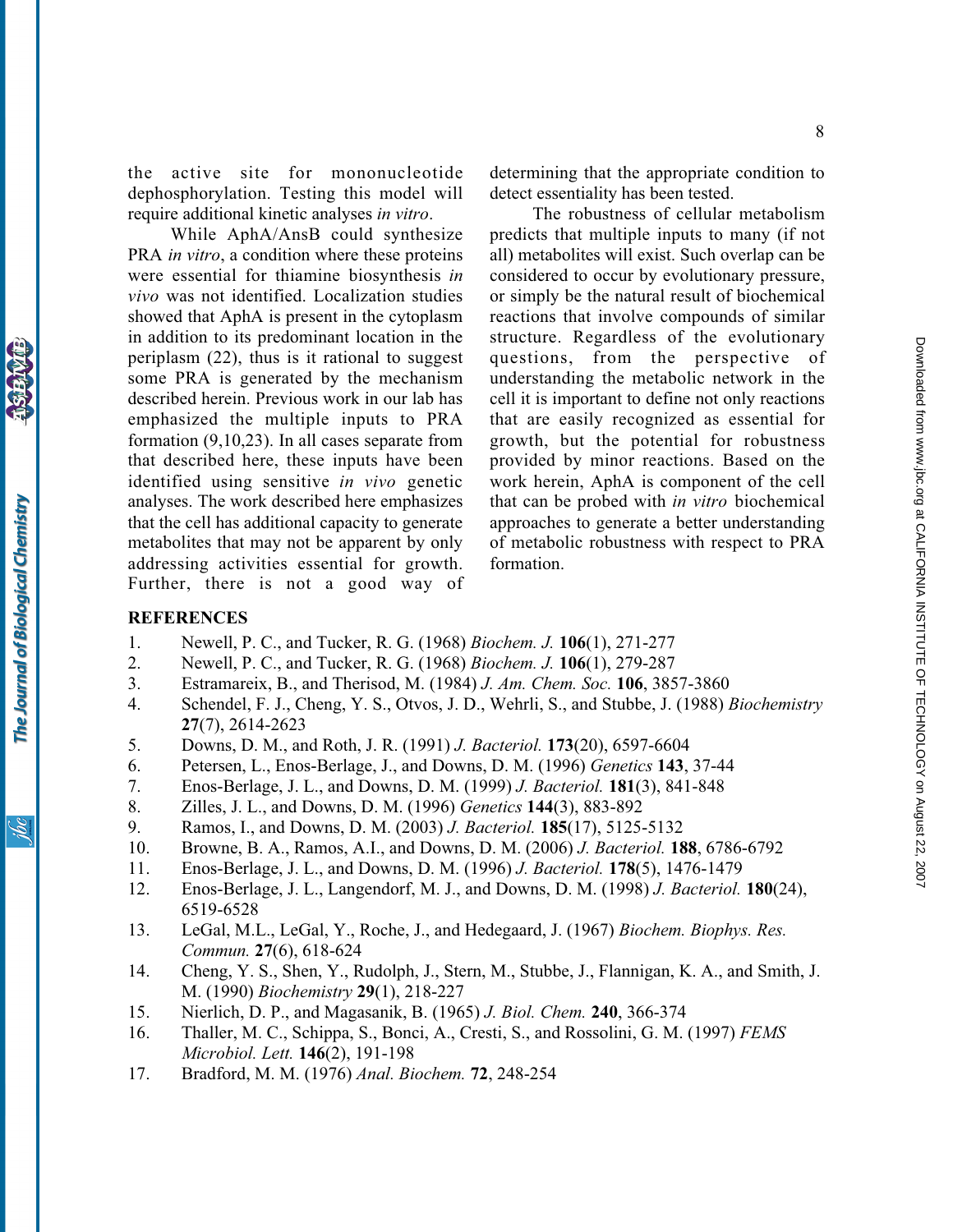- 18. Bartolomé, B., Jubete, Y., Martinez, E., and de la Cruz, F. (1991) Gene 102(1), 75-78
- 19. Nierlich, D. P., and Magasanik, B. (1961) J. Biol. Chem. 236, PC32-33
- 20. Passariello, C., Forleo, C., Micheli, V., Schippa, S., Leone, R., Mangani, S., Thaller, M. C., and Rossolini, G. M. (2006) Biochim. Biophys. Acta 1764(1), 13-19
- 21. Miller, H. K., and Balis, M. E. (1969) Biochem. Pharmacol. 18(9), 2225-2232
- 22. Reshetnyak, E., d'Alencon, E., Kern, R., Taghbalout, A., Guillaud, P., and Kohiyama, M. (1999) Mol. Microbiol. 31(1), 167-175
- 23. Downs, D. M. (2006) Ann. Rev. Microbiol. 60, 533-559

‡ These authors contributed equally to this work

¶ Present address: Division of Geology and Planetary Sciences, CalTech, Pasadena, CA 91125 § Address correspondence to: Diana Downs, Department of Bacteriology, University of Wisconsin-Madison, 1550 Linden Dr., Madison, WI 53706, Tel. 608 265-4630, Fax. 608 262- 9865, Email: downs@bact.wisc.edu

\*This work was supported by competitive grant GM47296 from the NIH. Funds were also provided from a 21<sup>st</sup> Century Scientist Scholars Award from the J.S. McDonnell Foundation. I. Ramos was supported by a pre-doctoral fellowship from CONACyT (Mexico). We acknowledge Eugenio I. Vivas for his assistance in the cloning and purification of PurD and John Roth for his generosity in supplying the aphA15::Cm allele.

The abbreviations used are: PRPP, phosphoribosylpyrophosphate; R5P, ribose-5-phosphate; PRA, phosphoribosylamine; OPP, oxidative pentose phosphate; PMSF, phenylmethanesulfonyl fluoride; PurF, Glutamine PRPP amidotransferase; GAR, 5'-phosphoribosylglycinamide; PurD, GAR Synthetase; AS-PRT, anthranilate synthase-phosphoribosyltransferase; AphA, class B nonspecific acid phosphatase/phosphotransferase; AnsB, L-asparaginase II.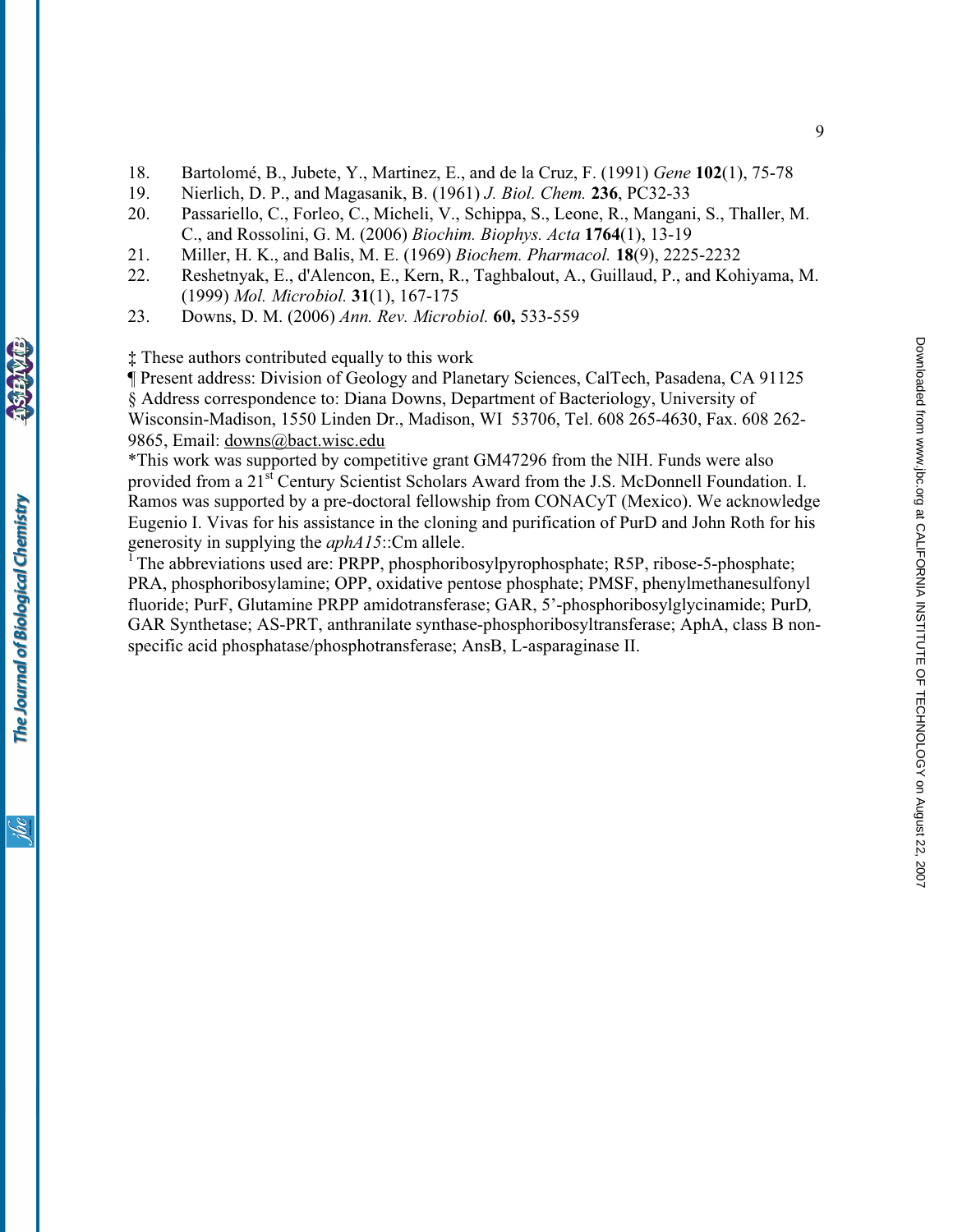| Table I                    |                                          |  |  |
|----------------------------|------------------------------------------|--|--|
| Primers used in this study |                                          |  |  |
| Plasmid $\overline{a}$     | Primers used to amplify insert           |  |  |
| $p$ IR- <i>mdh</i>         | 5'-GCCTGTGTCACGCCTCGCAAATAA-3'           |  |  |
|                            | 5'-GCGACCTGCATGTGCCTGTTGG-3'             |  |  |
| $p$ IR- $mdoG$             | 5'-CACGTATTCTCAGATTTTTCACCT-3'           |  |  |
|                            | 5'-CGCGAGTAAGTCCGATGCT-3'                |  |  |
| $p$ IR-ydcG                | 5'-CTGAAGAATGCTGCGTGAGG-3'               |  |  |
|                            | 5'-GAGCAGCACTTAATAAACCCAGAG-3'           |  |  |
| $pSU-aphA$                 | 5'- GTCGACCCGTTACTGGCGTTATGGTC-3'        |  |  |
|                            | 5'-GGATCCGTGCAGCAAGTCTGGAAAAG-3'         |  |  |
| $pSU-cpdB$                 | 5'-CTGCAGGGAACGATATCGGGTTTCAC-3'         |  |  |
|                            | 5'-GGATCCCGGGAACGTTTATCAGATGG-3'         |  |  |
| $pSU-ansB$                 | 5'-CTGCAGTAAACAATGGCGCAGATCG-3'          |  |  |
|                            | 5'-GGATCCGTGCGAGAGGTCTTCCAAAG-3'         |  |  |
| pSU-yghA                   | 5'-GAGAGTCGACGAATACGGGCGAAGCATAAG-3'     |  |  |
|                            | 5'-CAGAGGATCCAAGTGGCGCCTTGCTTAAC-3'      |  |  |
| pSU-talA                   | 5'-GAGACTGCAGGCCTGTCTGCTATGCTTTTTG-3'    |  |  |
|                            | 5'-GAGAGGATCCCATTGGCAAGGTCTTTACGG-3'     |  |  |
|                            | " For all plasmids, pSU19 (Cm') was used |  |  |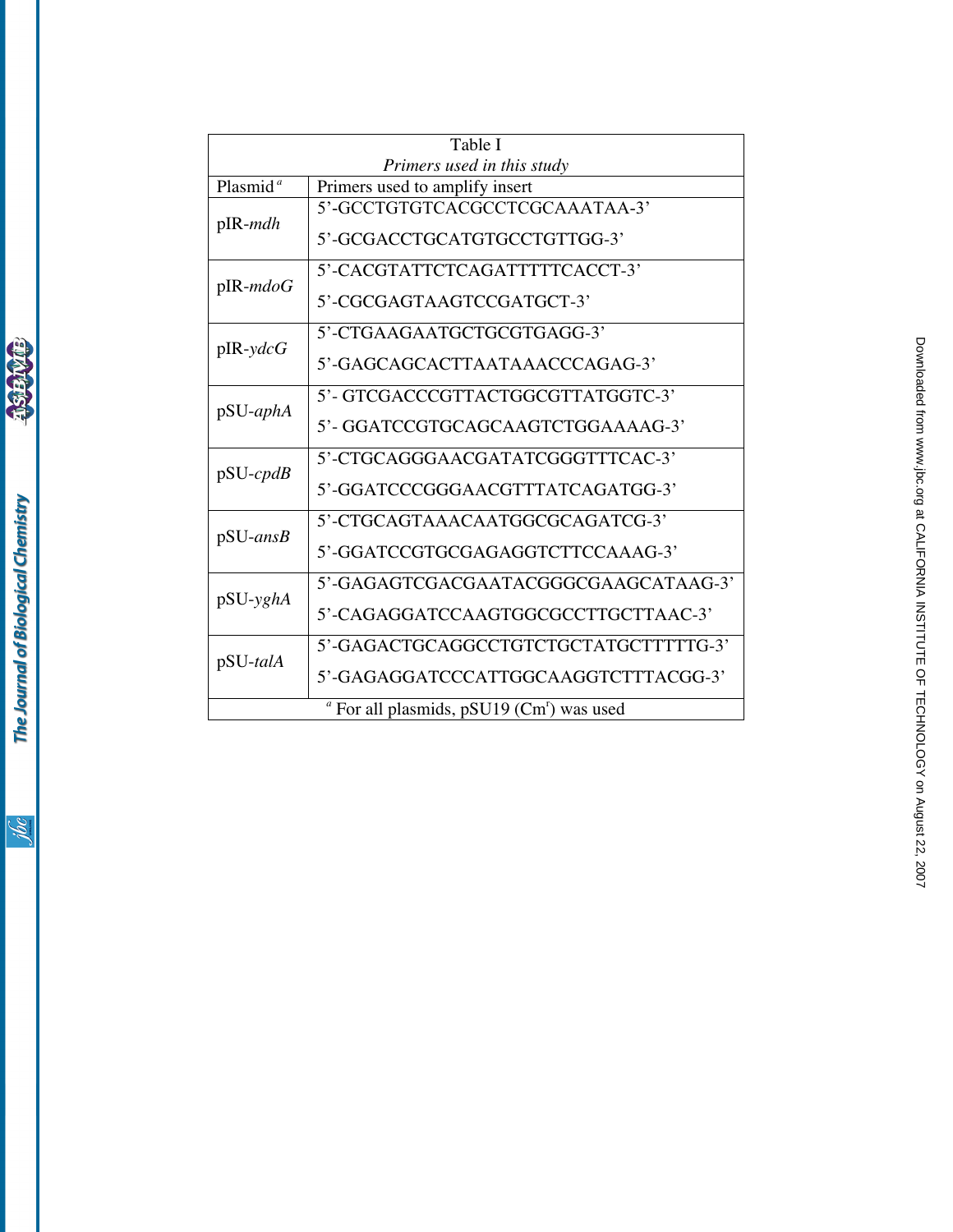|                                                                                | Table II                                     |                     |         |  |
|--------------------------------------------------------------------------------|----------------------------------------------|---------------------|---------|--|
| Purification of PRA-forming activity <sup>a</sup>                              |                                              |                     |         |  |
| <b>Purification Step</b>                                                       | <b>Specific activity</b><br>$U^c/mg$ protein | <b>Purification</b> | % Yield |  |
| Cell-free extract                                                              | $ND^b$                                       |                     |         |  |
| $(NH_4)$ <sub>2</sub> SO <sub>4</sub> precipitation                            | <b>ND</b>                                    |                     |         |  |
| DEAE ion exchange<br>chromatography (flow-through)                             | 506                                          |                     |         |  |
| Superdex 75 size exclusion<br>chromatography                                   | 10848                                        | 22                  | 68%     |  |
| MonoQ ion exchange<br>chromatography                                           | 316492                                       | 625                 | 89%     |  |
| "PRA synthesis from R5P, glutamine and asparagine was determined a function of |                                              |                     |         |  |
| radio-labeled 14C-GAR production                                               |                                              |                     |         |  |
| ${}^b$ ND: none detected                                                       |                                              |                     |         |  |
| "U: Arbitrary units detected by the Cyclone Storage Phosphor System            |                                              |                     |         |  |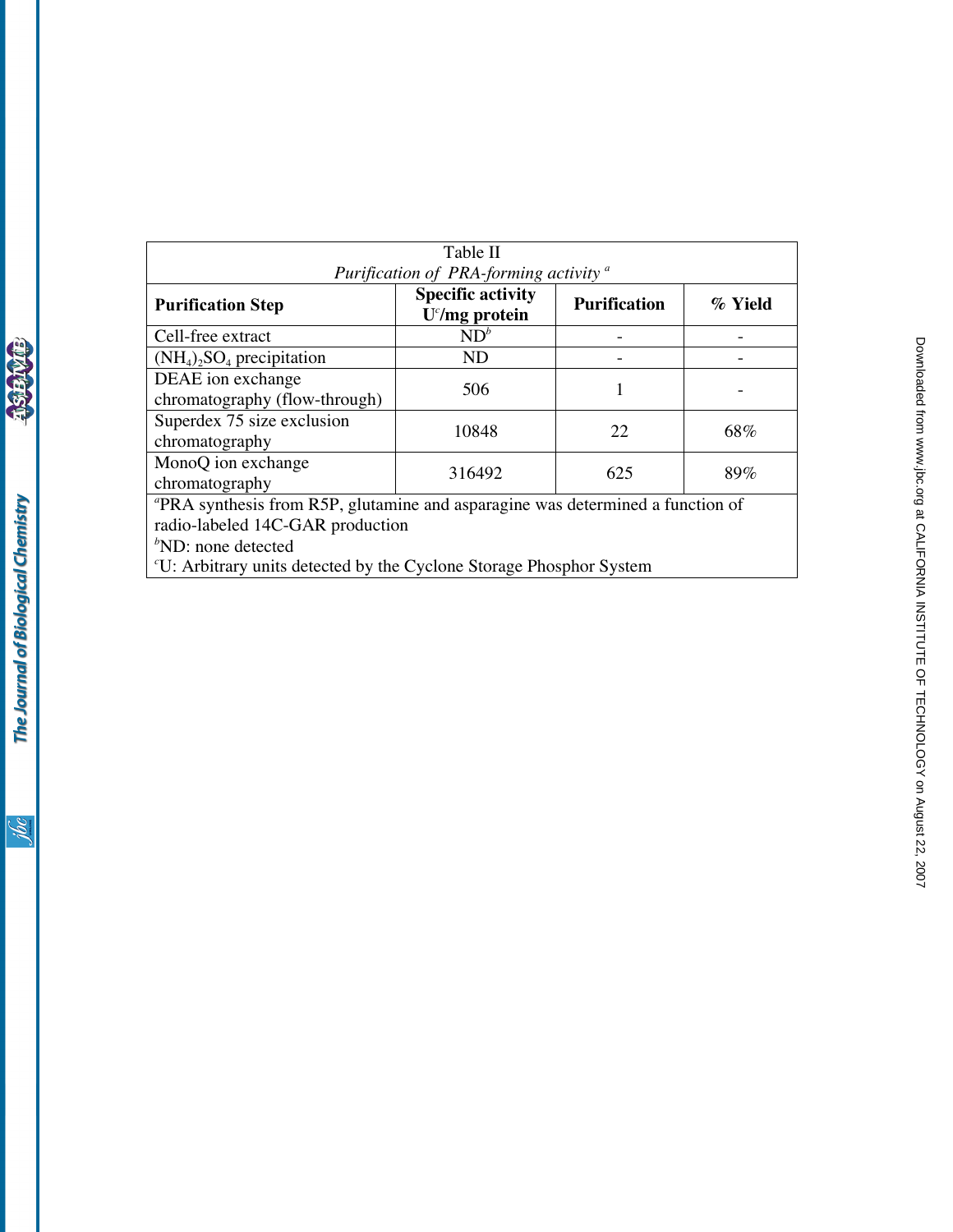jbc

**BARBAR**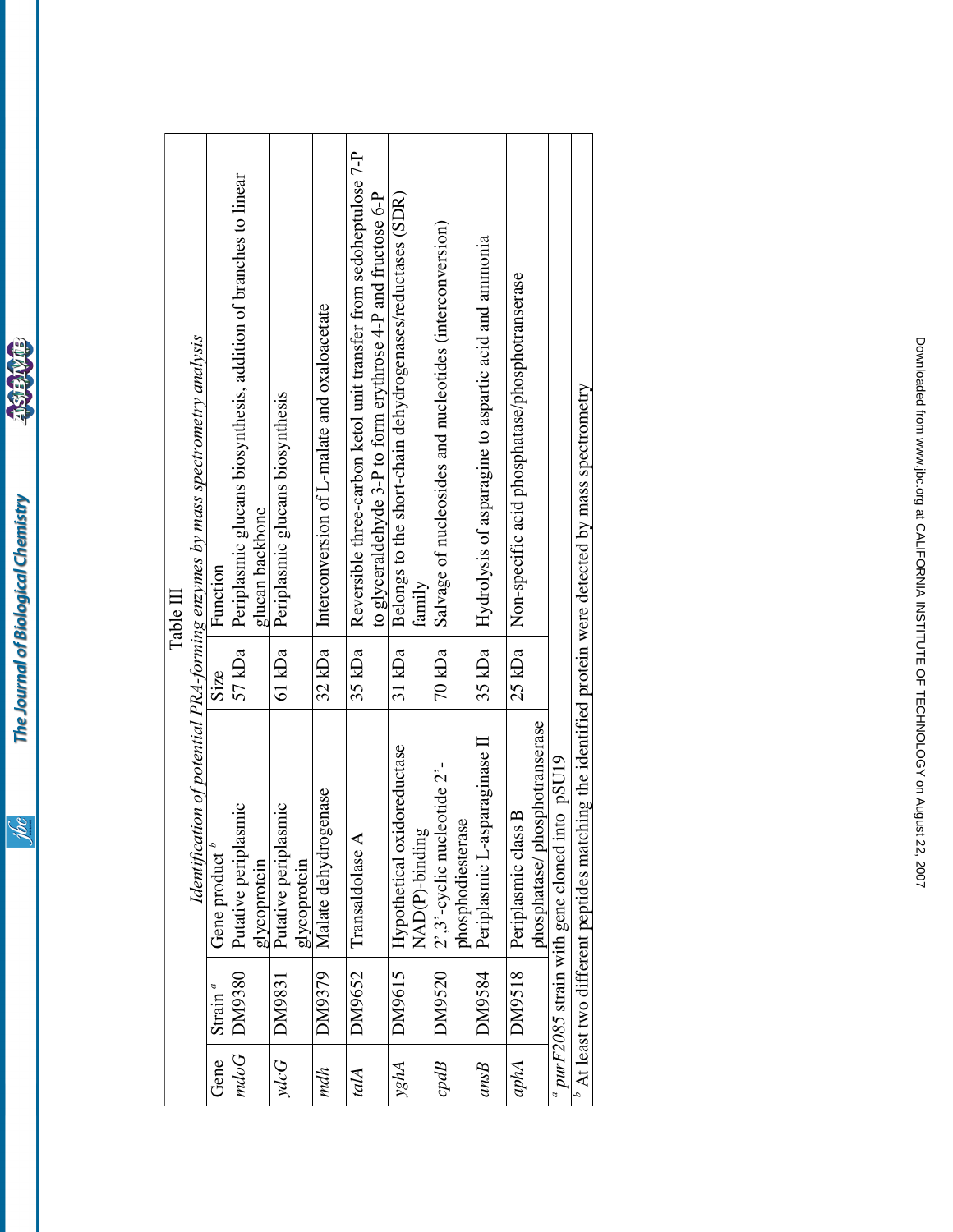Fig. 1. Pathway schematics. Biosynthetic pathway for purine and thiamine synthesis. Some purine gene products are indicated above the reactions they catalyze. The proposed substrates for the alternative PRA synthesis are R5P and an unknown amino donor. Abbreviations: R5P, ribose-5-phosphate; PRPP, phosphoribosylpyrophosphate; PRA, phosphoribosylamine; GAR, 5'-phosphoribosylglycinamide; AIR, aminoimidazole ribotide; HMP-PP, 4-amino-5-hydroxymethylpyrimidine pyrophosphate; THZ-P, 4 methyl-5-( $\beta$ -hydroxyethyl)thiazole-phosphate.

Fig. 2. PRA-forming activity in a partially purified extract from an E. coli purF **mutant.** A) Synthesis of PRA as a function of <sup>14</sup>C-GAR production. Reactions were performed as described in Experimental Procedures adding an amino acid pool (glutamine and asparagine) and R5P as substrates, in the absence (lane 1) and the presence of a fresh (lane 2), boiled (lane 3) or dialyzed (lane 4) partially purified cell extract. After incubation at 37°C during 4 h, radio-labeled  $^{14}$ C-GAR and  $^{14}$ C-glycine were separated on PEI-cellulose using a methanol/pyridine/water (20:1:5) solvent system. **B**) GAR synthesis vs. time. GAR synthesis from R5P and an amino acid pool in the presence  $(\blacksquare)$  and the absence  $(\square)$  of the partially purified extract (10 mg total protein). C) Synthesis of GAR in the presence of increasing amounts of protein after 4 h incubation at 37<sup>o</sup>C.

Fig. 3. PRA forming activity in partially purified protein extracts. PRA formation as a function of radio-labeled  $^{14}$ C-GAR from R5P, asparagine and glutamine using: 10 $\mu$ g of DM9518 (purF pSU-aphA) (lane 1),  $10\mu$ g of DM9584 (purF pSU-ansB) (lane 2),  $10\mu$ g pure AnsB from Sigma (lane3),  $10\mu$ g DM1936 (*purF*) (lane 4), no protein control (lane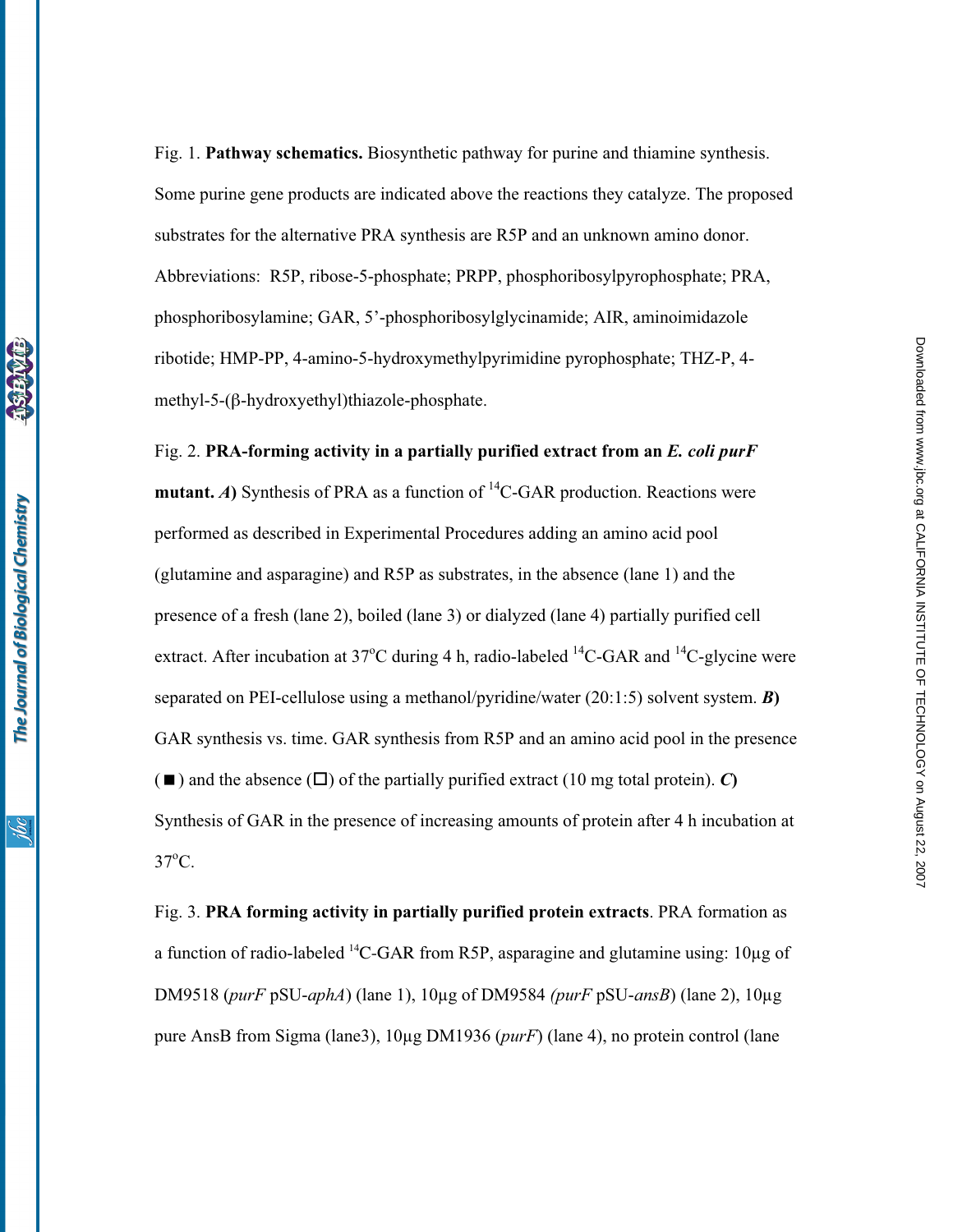5). After incubation at 37°C during 4 h, radio-labeled  ${}^{14}C$ -GAR and  ${}^{14}C$ -glycine were separated by TLC, and the <sup>14</sup>C-GAR spots are shown.

Fig 4. Formation of PRA from AphA and AnsB. PRA formation using purified protein as a function of radio-labeled  $^{14}$ C-GAR from R5P, asparagine and glutamine using:  $10\mu$ g AphA (lane 1), 10µg AnsB (lane 2), 0.1µg AnsB (lane 3), 10µg AphA+1.0µg AnsB (lane 4),  $10\mu$ g AphA+ 0.1 $\mu$ g AnsB (lane 5),  $10\mu$ g AphA+10ng AnsB (lane 6),  $10\mu$ g AphA+5.0ng AnsB (lane 7), 10µg AphA+1.0ng AnsB (lane 8), and no protein control (lane 9). After incubation at 37°C during 4 h, radio-labeled  ${}^{14}C$ -GAR and  ${}^{14}C$ -glycine were separated by TLC and the <sup>14</sup>C-GAR spots are shown.

<u>івс</u>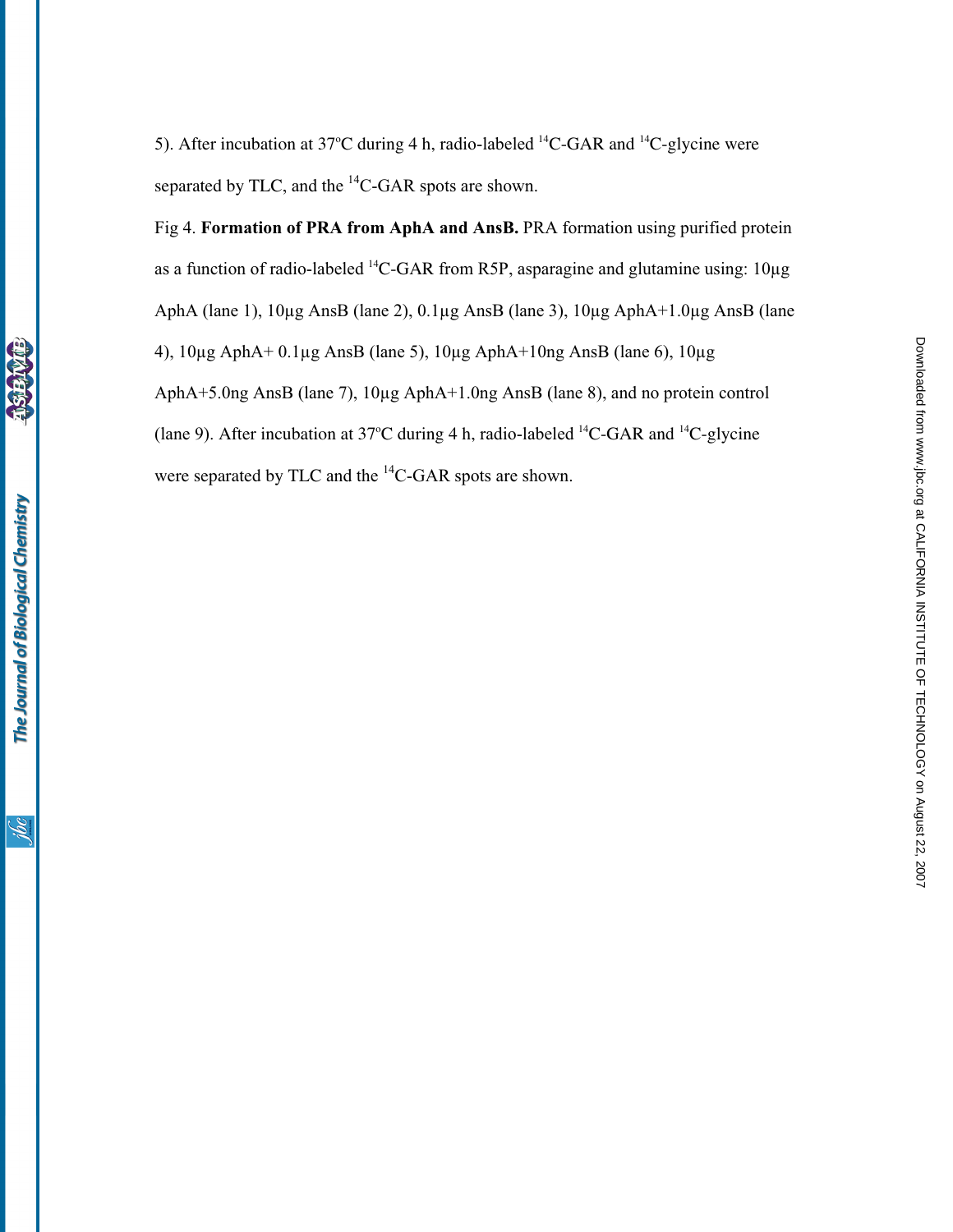$\circ$  $\circ$  $\frac{0}{11}$  $\begin{array}{c}\n \text{PRPP} \\
+\end{array}$ Glutamine **PRA**  $P$ **urF**  $\blacktriangleright$  Purines · HMP-PP  $\overline{1}$  $THZ-P$ Thiamin pyrophosphate PurD<sup>30PO</sup> $\vee$ <sup>ORU</sup> Glycine **GAR** PurN, G, I **R-5-P**  $NH<sub>3</sub>$  donor zwf, gnd *thi* genes  $_{OH}$   $_{OH}$  $n_{\rm NH_3^+}$  $\circ$  $^{2}$ <sub>3</sub>OPO  $\bigcup_{x \in \mathbb{R}^2} O_x$   $^{NH_2}$   $^{2}$ <sub>3</sub>OPO  $\overline{OH}$   $\overline{OH}$ 0  $_{\text{NH}_3^+}$  $^{2}$ <sub>3</sub>OPO

Oxidative Pentose Phosphate Pathway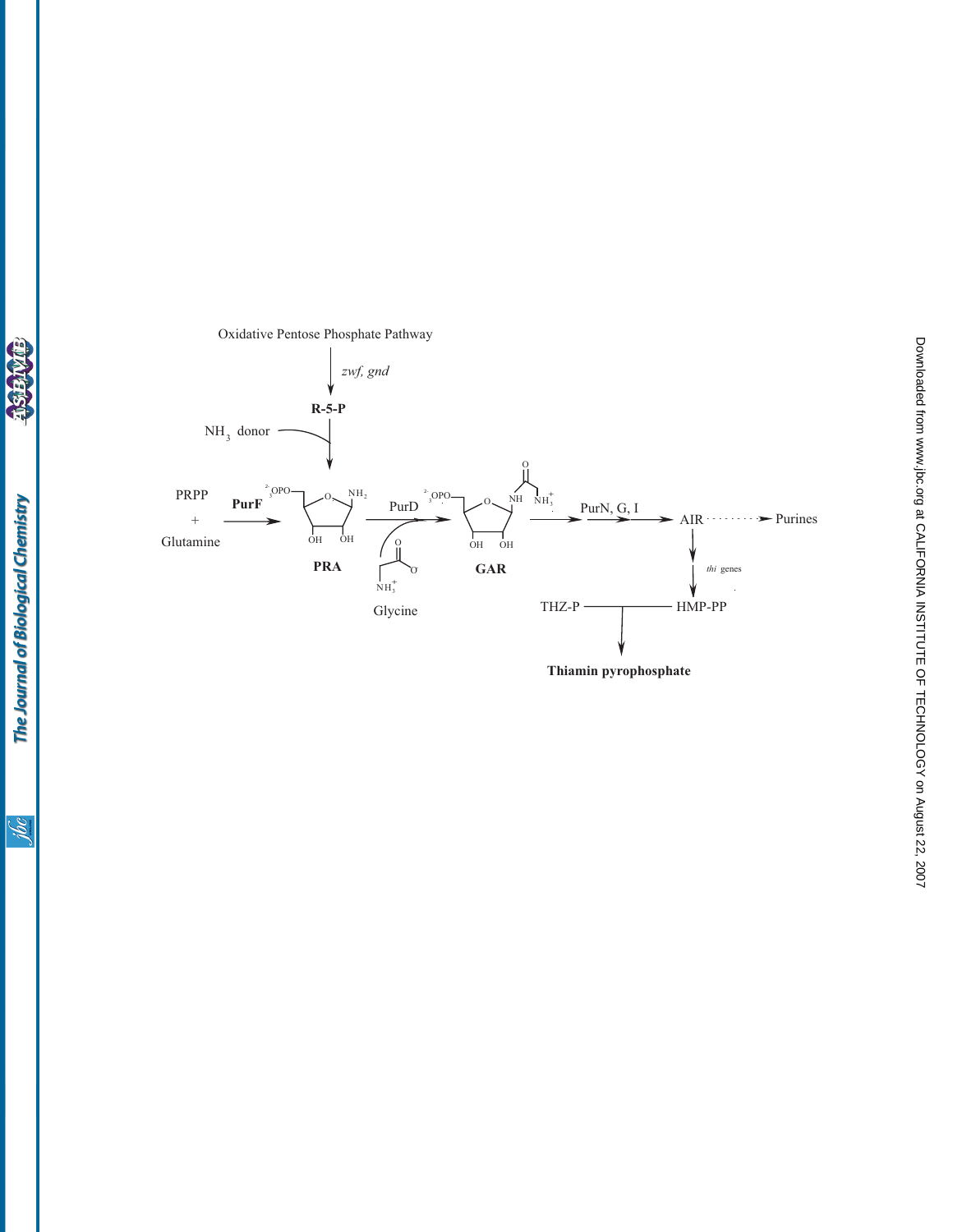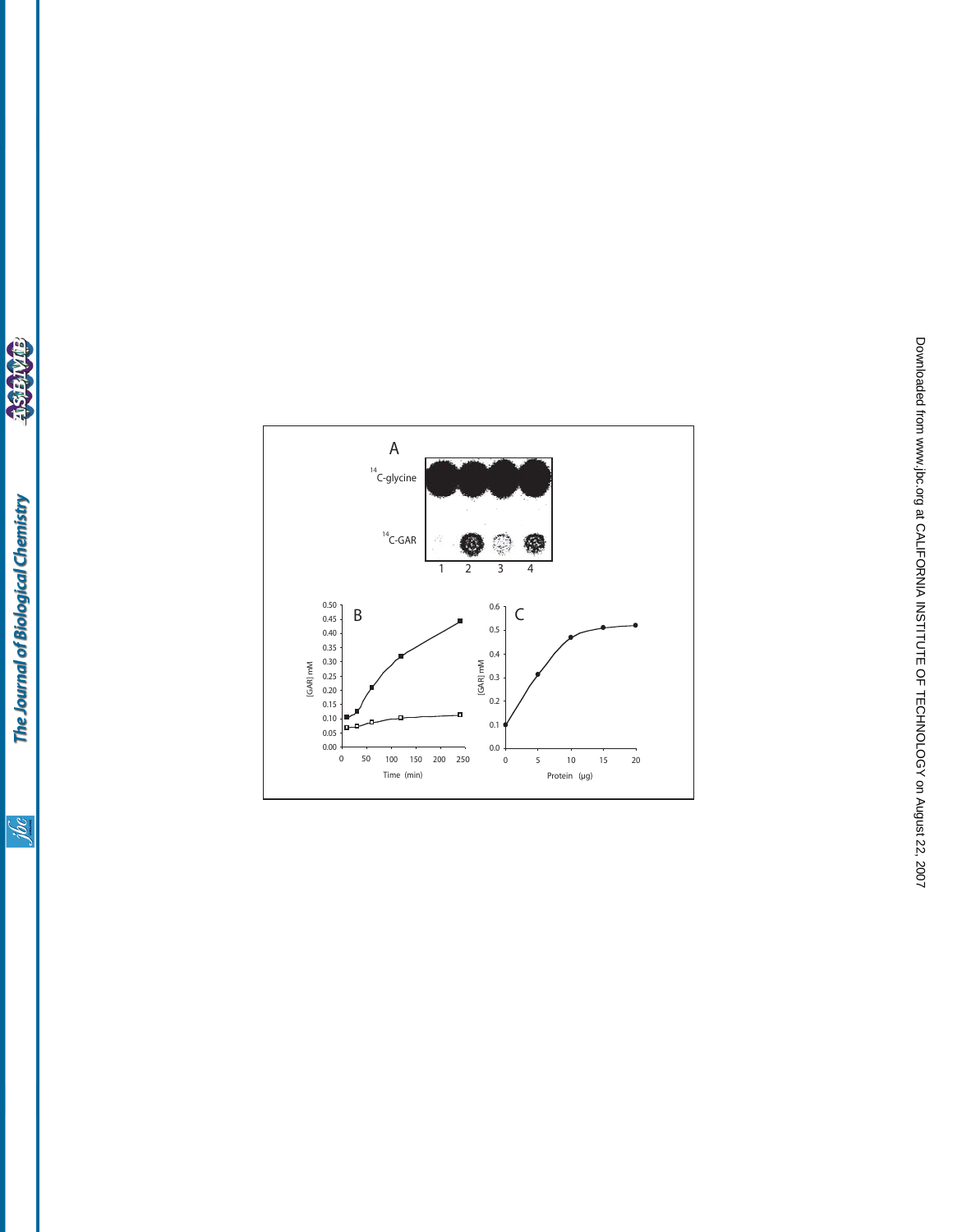

a Sisiwias